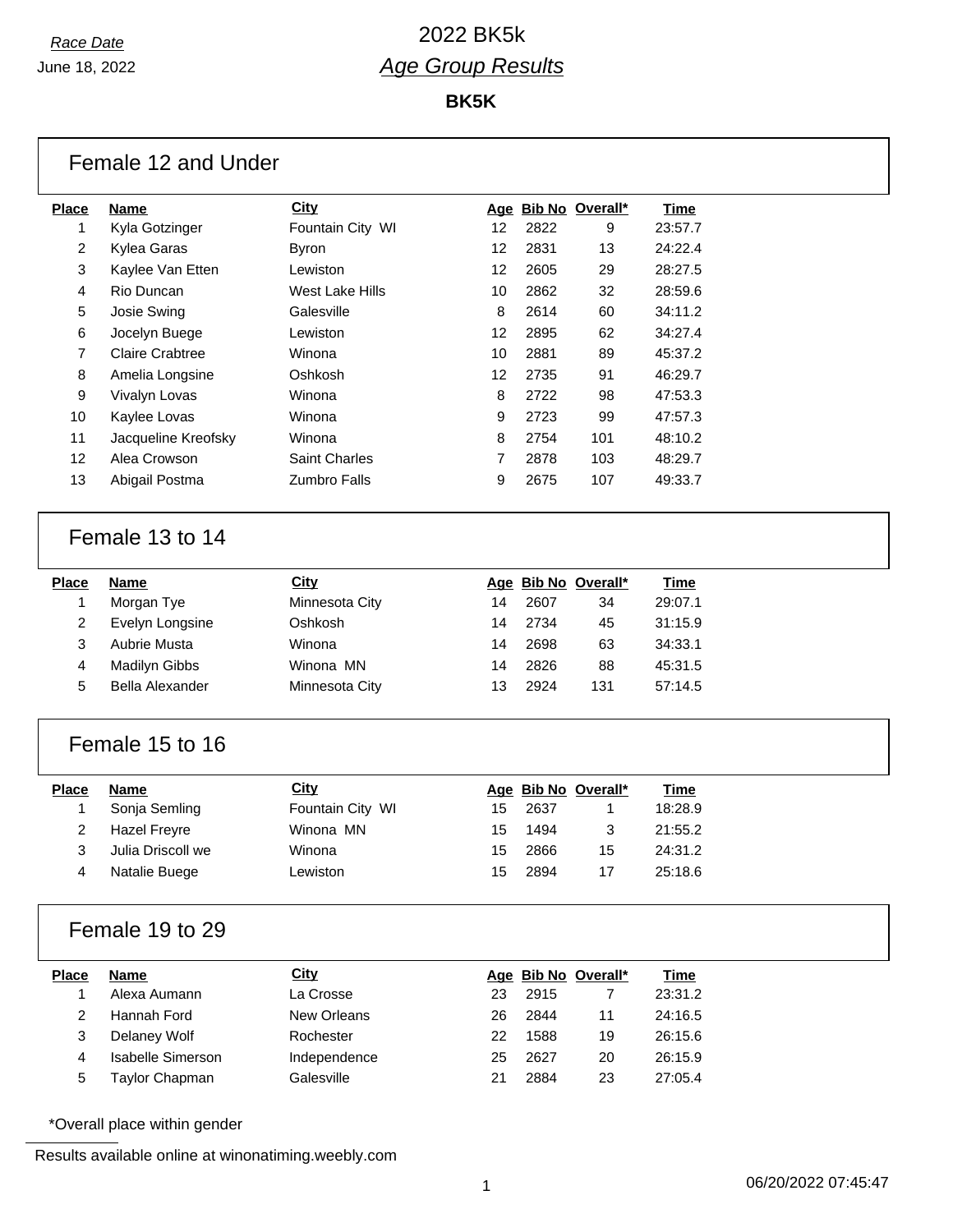## *Race Date* 2022 BK5k *Age Group Results*

**BK5K**

Female 19 to 29

| <b>Place</b> | Name                 | <b>City</b>      | Age |      | Bib No Overall* | <b>Time</b> |
|--------------|----------------------|------------------|-----|------|-----------------|-------------|
| 6            | <b>Emily Baldwin</b> | La Crosse        | 29  | 2912 | 24              | 27:21.3     |
| 7            | Kelsey Horvath       | Addison          | 27  | 2783 | 26              | 27:54.8     |
| 8            | Emily Zimmerman      | Winona           | 25  | 1577 | 37              | 30:01.9     |
| 9            | Gina Mentzer         | New Orleans      | 21  | 2708 | 43              | 31:12.8     |
| 10           | gracie svien         | Northfield MN    | 19  | 2618 | 49              | 31:49.9     |
| 11           | Chelsea Ziegler      | Trempealeau      | 29  | 1579 | 53              | 32:44.4     |
| 12           | Anna Weinberger      | Winona           | 29  | 1599 | 65              | 34:57.5     |
| 13           | <b>Taylor Yess</b>   | Winona           | 29  | 1583 | 67              | 35:09.5     |
| 14           | Kaytlin Pohlman      | Minnesota City   | 19  | 2679 | 79              | 37:35.8     |
| 15           | Hannah Young         | Winona           | 23  | 1582 | 86              | 44:24.6     |
| 16           | Morgan Poland        | New Orleans      | 21  | 2678 | 87              | 44:54.7     |
| 17           | Jessie Losinski      | Fountain City WI | 25  | 2725 | 92              | 46:38.8     |
| 18           | Michaela Dworsky     | Winona           | 23  | 2861 | 95              | 47:39.7     |
| 19           | <b>Taylor Hart</b>   | New Orleans      | 21  | 2802 | 109             | 50:19.3     |
| 20           | Ashley Gerson        | Winona           | 29  | 2829 | 110             | 50:25.5     |
| 21           | Renae Ramsden        | Winona MN        | 23  | 2668 | 114             | 51:20.2     |
| 22           | Lindsey Arndt        | Eagan            | 20  | 2916 | 115             | 51:20.6     |
| 23           | Libby Mierau         | Winona           | 29  | 2703 | 125             | 54:11.5     |
| 24           | Christie Henderson   | Goodview         | 25  | 2792 | 126             | 54:12.4     |
| 25           | Daisy Ruberg         | Winona           | 28  | 2656 | 127             | 56:03.7     |
| 26           | Lauren Rumball       | La Crosse        | 28  | 2654 | 128             | 56:03.7     |
|              |                      |                  |     |      |                 |             |

#### Female 30 to 34

| <b>Place</b>      | Name               | City           | Age |      | Bib No Overall* | Time      |
|-------------------|--------------------|----------------|-----|------|-----------------|-----------|
| 1                 | Annika Ewert       | Winona         | 30  | 2853 | 21              | 26:20.6   |
| $\overline{2}$    | Jessica Weiler     | Trempealeau WI | 31  | 1600 | 33              | 29:05.7   |
| 3                 | Madeline Westerman | Minneapolis MN | 31  | 1596 | 36              | 29:43.3   |
| 4                 | Sarah Schreck      | Winona         | 34  | 1572 | 41              | 30:41.3   |
| 5                 | Andrea Tibor       | Goodview MN    | 32  | 2609 | 44              | 31:13.4   |
| 6                 | Lucy Warmbrodt     | New Orleans    | 31  | 2596 | 61              | 34:17.5   |
| $\overline{7}$    | Leah Haines        | Galesville WI  | 33  | 2810 | 70              | 36:26.8   |
| 8                 | Sara Pientok       | Minnesota City | 34  | 2681 | 71              | 36:39.8   |
| 9                 | Samantha Braun     | Winona         | 34  | 2899 | 77              | 37:34.4   |
| 10                | Brittany McNallan  | Kellogg        | 30  | 2710 | 82              | 41:13.3   |
| 11                | Jaime Garas        | Byron          | 34  | 2834 | 83              | 41:15.4   |
| $12 \overline{ }$ | Miranda Klonecki   | Winona         | 31  | 2762 | 96              | 47:40.8   |
| 13                | <b>Beth Pekar</b>  | <b>Bison</b>   | 32  | 2683 | 97              | 47:47.8   |
| 14                | Katie Keller       | Winona         | 30  | 2774 | 124             | 54:10.1   |
| 15                | Angie Lavery       | Holmen         | 34  | 2742 | 135             | 1:01:26.2 |
| 16                | Kim Petty          | Winona         | 34  | 1570 | 139             | 1:16:28.6 |

\*Overall place within gender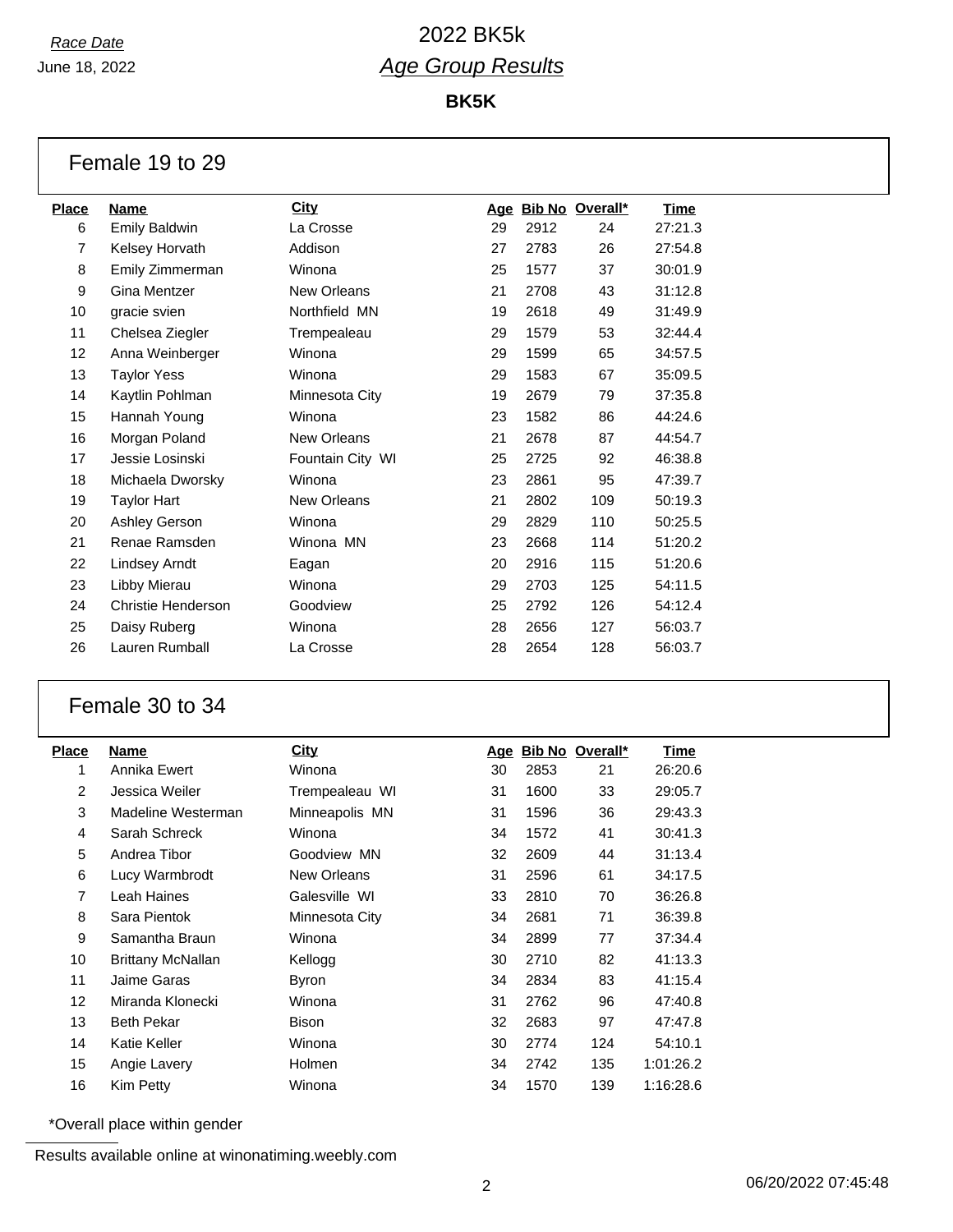## *Race Date* 2022 BK5k *Age Group Results*

**BK5K**

Female 35 to 39

| Name                   | <b>City</b>    |    |      |     | Time                |
|------------------------|----------------|----|------|-----|---------------------|
| Amblyn Reisetter       | Winona MN      | 39 | 1568 | 5   | 22:27.5             |
| <b>Stacy Hill</b>      | Winona MN      | 36 | 2785 | 6   | 23:10.2             |
| <b>Emily Ulrich</b>    | Winona MN      | 37 | 2606 | 10  | 24:02.4             |
| Emma Linski            | Mukwonago      | 36 | 2737 | 12  | 24:21.4             |
| Mindy Schroeder        | Winona         | 35 | 2645 | 25  | 27:32.9             |
| Ying Hou               | Winona         | 39 | 2782 | 30  | 28:49.5             |
| Samantha Brown         | Minnesota City | 35 | 2896 | 38  | 30:04.5             |
| Lindsay Styx           | Winona MN      | 35 | 2621 | 42  | 30:52.8             |
| Dana Krings            | Winona MN      | 36 | 2748 | 46  | 31:19.5             |
| <b>Hariett Meyer</b>   | Minn City MN   | 37 | 2707 | 54  | 33:03.8             |
| Melissa Webster        | Winona         | 37 | 2593 | 58  | 33:44.9             |
| Erin Baldwin           | Trempealeau WI | 36 | 2911 | 59  | 34:04.5             |
| Lucia Yess             | Minneapolis    | 35 | 1584 | 66  | 35:09.4             |
| <b>Catherine Swing</b> | Galesville     | 36 | 2616 | 68  | 35:11.9             |
| Jenny Baertsch         | Winona         | 39 | 2914 | 72  | 36:39.9             |
| Rebekah Longsine       | Oshkosh        | 39 | 2731 | 73  | 36:59.6             |
| Kristi Bedor           | Winona         | 36 | 2909 | 74  | 37:31.5             |
| Melinda Schultz        | Winona         | 37 | 2644 | 76  | 37:32.5             |
| <b>Brittany Krings</b> | Winona         | 35 | 2749 | 78  | 37:34.5             |
| <b>Britta Rivard</b>   | Trempealeau    | 35 | 2661 | 81  | 40:36.3             |
| Rachel Eden            | Winona MN      | 38 | 2860 | 85  | 41:30.8             |
| Kacie Lovas            | Winona         | 39 | 2724 | 100 | 47:57.8             |
| Jennifer Harvey        | Minnesota City | 37 | 2800 | 106 | 49:22.1             |
| Anna Kramer            | Onalaska       | 36 | 2757 | 111 | 50:27.4             |
| Aimee Klinski          | Winona         | 36 | 2764 | 118 | 52:54.9             |
| Amy Schaefer           | Galesville     | 39 | 2650 | 122 | 53:42.8             |
| Jillian Naughton       | Onalaska WI    | 35 | 2695 | 130 | 56:40.8             |
|                        |                |    |      |     | Age Bib No Overall* |

#### Female 40 to 44

| Place | <b>Name</b>       | City             | Age |      | Bib No Overall* | Time    |
|-------|-------------------|------------------|-----|------|-----------------|---------|
|       | Anna Driscoll     | Winona           | 41  | 2868 | 14              | 24:23.4 |
| 2     | <b>Erin Mumma</b> | Altura MN        | 40  | 2700 | 16              | 25:03.1 |
| 3     | Katrina Gunnarson | Saint Charles MN | 42  | 2812 | 18              | 25:57.9 |
| 4     | Tara Lopez        | Winona           | 44  | 2728 | 27              | 28:22.2 |
| 5     | Carol Bell        | Winona           | 42  | 2906 | 75              | 37:31.5 |
| 6     | Amanda Monk       | Minnesota City   | 44  | 2702 | 80              | 39:19.6 |
| 7     | Diann Crabtree    | Winona           | 44  | 2880 | 90              | 45:42.3 |
| 8     | Noelle Kreofsky   | Winona           | 41  | 2752 | 102             | 48:11.4 |
| 9     | Laura Riedemann   | Winona           | 41  | 2662 | 113             | 50:46.8 |
| 10    | Patti Winkel      | Plainfield       | 42  | 1592 | 123             | 54:02.5 |

\*Overall place within gender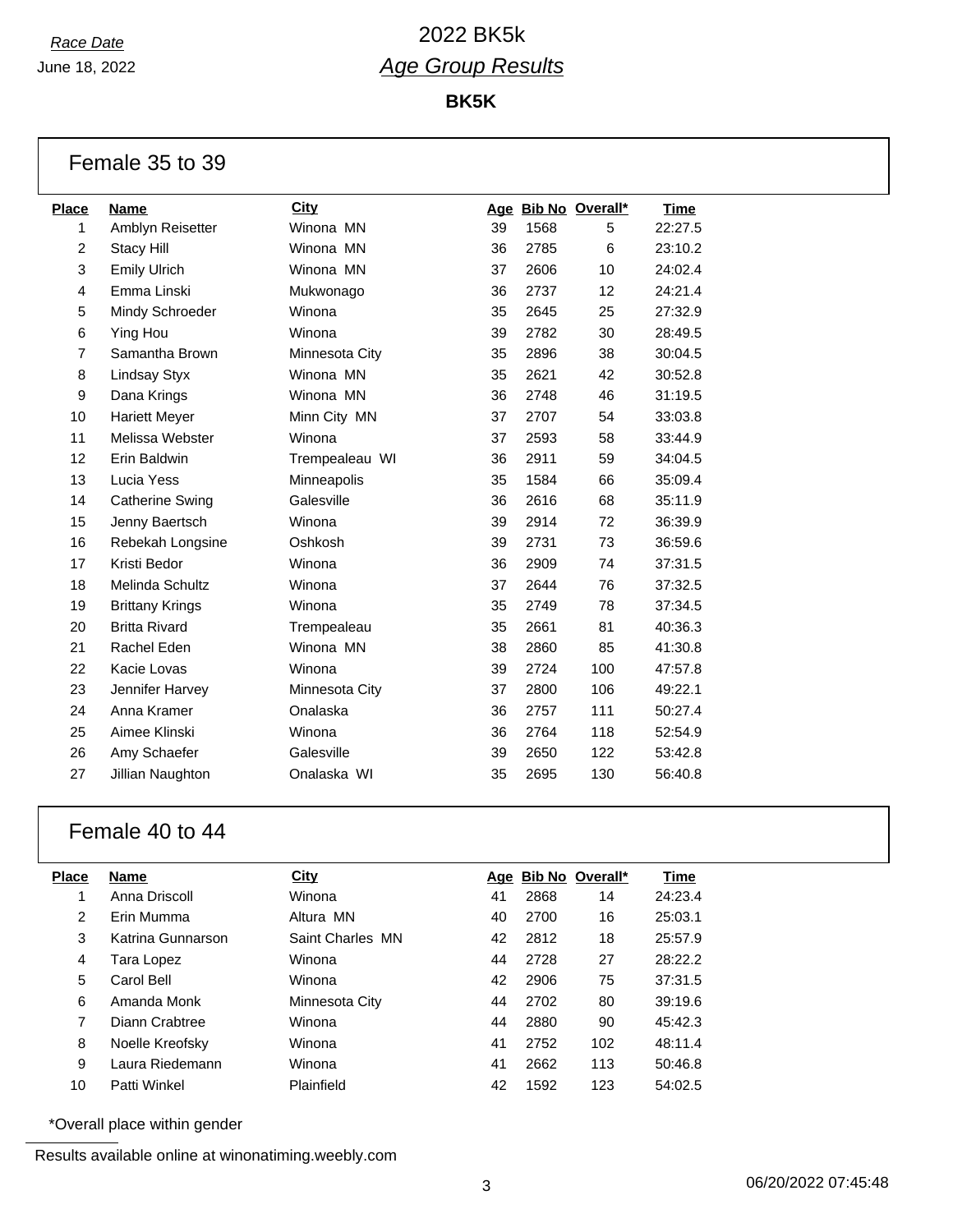$\sqrt{ }$ 

# *Race Date* 2022 BK5k *Age Group Results*

**BK5K**

| <b>Place</b>            | <b>Name</b>                           | <b>City</b>         |          |              | Age Bib No Overall* | <b>Time</b>        |  |
|-------------------------|---------------------------------------|---------------------|----------|--------------|---------------------|--------------------|--|
| 11                      | Carla Postma                          | Zumbro Falls        | 41       | 2674         | 133                 | 58:26.2            |  |
|                         | Female 45 to 49                       |                     |          |              |                     |                    |  |
| <b>Place</b>            | <b>Name</b>                           | City                |          |              | Age Bib No Overall* | <b>Time</b>        |  |
| 1                       | Jami Severson                         | Winona MN           | 45       | 2632         | 28                  | 28:27.3            |  |
| 2                       | Jillene Fritch-Gallatin               | Mankato             | 48       | 2842         | 35                  | 29:13.8            |  |
| 3                       | Monique Duncan                        | West Lake Hills     | 46       | 2863         | 47                  | 31:29.8            |  |
| 4                       | Shelly Daood                          | Saint Charles       | 48       | 2872         | 55                  | 33:28.8            |  |
| 5                       | Jennifer Seiling                      | Trempealeau         | 47       | 2641         | 84                  | 41:15.5            |  |
| 6                       | Amy Mueller                           | Winona MN           | 45       | 2701         | 108                 | 49:59.6            |  |
| $\overline{7}$          | Megan Shaw                            | Holmen WI           | 45       | 2630         | 129                 | 56:38.9            |  |
| 8                       | Vicky Haessig                         | Goodview            | 48       | 2811         | 132                 | 57:25.9            |  |
| <b>Place</b>            | Female 50 to 54                       | <b>City</b>         |          |              | Age Bib No Overall* | <b>Time</b>        |  |
| 1                       | <b>Name</b><br>Debbie Bambenek        | Winona MN           | 54       | 2910         | 39                  | 30:16.9            |  |
| $\overline{2}$          | Jenny Leidig                          | Rochester           | 50       | 2740         | 48                  | 31:35.7            |  |
| 3                       | Patty Omoth                           | Winona              |          |              | 52                  | 32:17.1            |  |
|                         |                                       |                     |          |              |                     |                    |  |
|                         |                                       |                     | 54       | 2686         |                     |                    |  |
| $\overline{4}$          | Christine Seppanen                    | Austin              | 52       | 2636         | 69                  | 35:58.3            |  |
| 5<br>6                  | Laurie Laska<br><b>Cheryl Thesing</b> | Winona MN<br>Winona | 53<br>54 | 2743<br>2611 | 93<br>119           | 46:43.5<br>53:08.8 |  |
|                         | Female 55 to 59                       |                     |          |              |                     |                    |  |
| <b>Place</b>            | <b>Name</b>                           | <b>City</b>         |          |              | Age Bib No Overall* | <b>Time</b>        |  |
| 1                       | Linda Williams                        | Winona MN           | 55       | 1594         | 2                   | 20:58.9            |  |
| $\overline{c}$          | Roxanne Ready                         | Winona MN           | 59       | 2665         | 4                   | 22:23.3            |  |
| 3                       | Nancy Buytendorp                      | Winona MN           | 56       | 2891         | 8                   | 23:40.2            |  |
| $\overline{\mathbf{4}}$ | KARA WELCH                            | Winona              | 58       | 1597         | 22                  | 26:22.8            |  |
| 5                       | Claudia Weinberger                    | Winona MN           | 57       | 1598         | 64                  | 34:56.8            |  |
| 6                       | Dawn Papenfuss                        | Winona MN           | 57       | 2684         | 105                 | 48:31.8            |  |
| $\boldsymbol{7}$        | Lonna Stroinski                       | Winona MN           | 55       | 2622         | 116                 | 52:15.4            |  |

\*Overall place within gender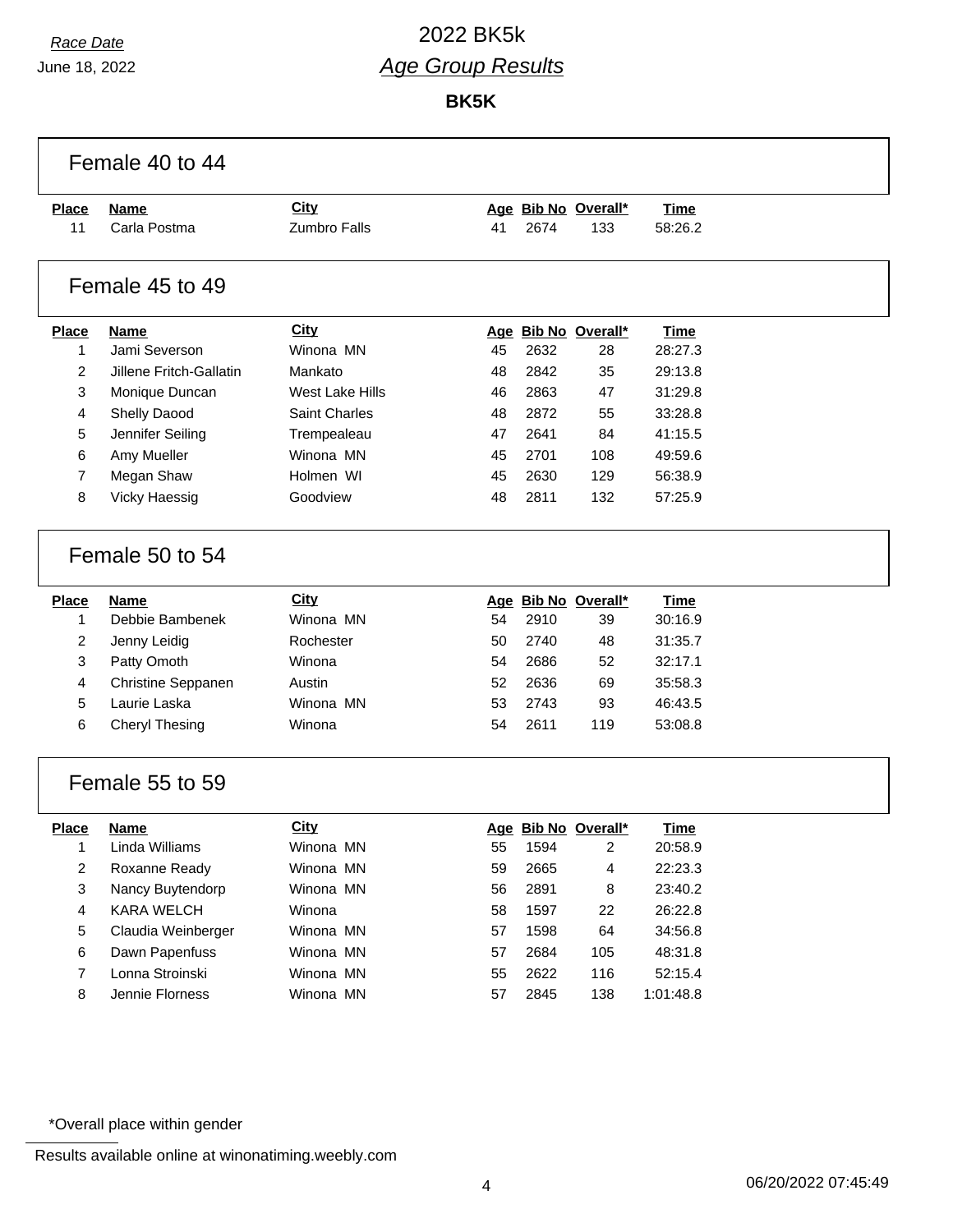# *Race Date* 2022 BK5k *Age Group Results*

**BK5K**

|                | Female 60 to 64      |                      |    |      |                     |             |  |
|----------------|----------------------|----------------------|----|------|---------------------|-------------|--|
| <b>Place</b>   | <b>Name</b>          | City                 |    |      | Age Bib No Overall* | <b>Time</b> |  |
| 1              | <b>Cindy Ahrens</b>  | winona mn MN         | 63 | 2925 | 31                  | 28:58.8     |  |
| 2              | Geri Quinlan         | Winona MN            | 60 | 2670 | 40                  | 30:28.7     |  |
| 3              | Sandra Rumpel        | Arcadia WI           | 60 | 2651 | 94                  | 46:46.7     |  |
| 4              | Tomomi Ganrude       | <b>Saint Charles</b> | 63 | 2835 | 104                 | 48:29.8     |  |
| 5              | Gayle Nottleman      | Winona               | 62 | 2687 | 136                 | 1:01:37.1   |  |
|                | Female 65 to 69      |                      |    |      |                     |             |  |
| <b>Place</b>   | <b>Name</b>          | <b>City</b>          |    |      | Age Bib No Overall* | <b>Time</b> |  |
| 1              | Diane Hammel         | Stewartville MN      | 68 | 2809 | 57                  | 33:30.2     |  |
| $\overline{c}$ | Cathy Espe           | Winona MN            | 68 | 2856 | 117                 | 52:51.6     |  |
| 3              | Mary Burrichter      | Winona               | 68 | 2892 | 120                 | 53:20.3     |  |
|                | Female 70 to 74      |                      |    |      |                     |             |  |
| <b>Place</b>   | <b>Name</b>          | <b>City</b>          |    |      | Age Bib No Overall* | <b>Time</b> |  |
| 1              | nancy greden         | Altura MN            | 71 | 2821 | 50                  | 31:50.9     |  |
| $\overline{c}$ | <b>Barb Nagel</b>    | Winona MN            | 74 | 2697 | 56                  | 33:29.8     |  |
| 3              | Jean Wallner         | Galesville           | 71 | 2600 | 134                 | 1:01:16.3   |  |
| 4              | Arlene Robinson      | Minnesota City       | 72 | 2659 | 137                 | 1:01:37.8   |  |
|                | Female 75 to 79      |                      |    |      |                     |             |  |
| <b>Place</b>   | <b>Name</b>          | City                 |    |      | Age Bib No Overall* | <b>Time</b> |  |
| $\mathbf{1}$   | Anne Femister        | Winona MN            | 78 | 2848 | 51                  | 31:58.8     |  |
| $\overline{2}$ | Linda Seppanen       | Winona               | 78 | 2634 | 112                 | 50:36.5     |  |
|                | Female 80 and Over   |                      |    |      |                     |             |  |
| <b>Place</b>   | <b>Name</b>          | City                 |    |      | Age Bib No Overall* | <b>Time</b> |  |
| 1              | Partic. 1495 Unknown |                      | 99 | 1495 | 121                 | 53:41.4     |  |
|                |                      |                      |    |      |                     |             |  |

\*Overall place within gender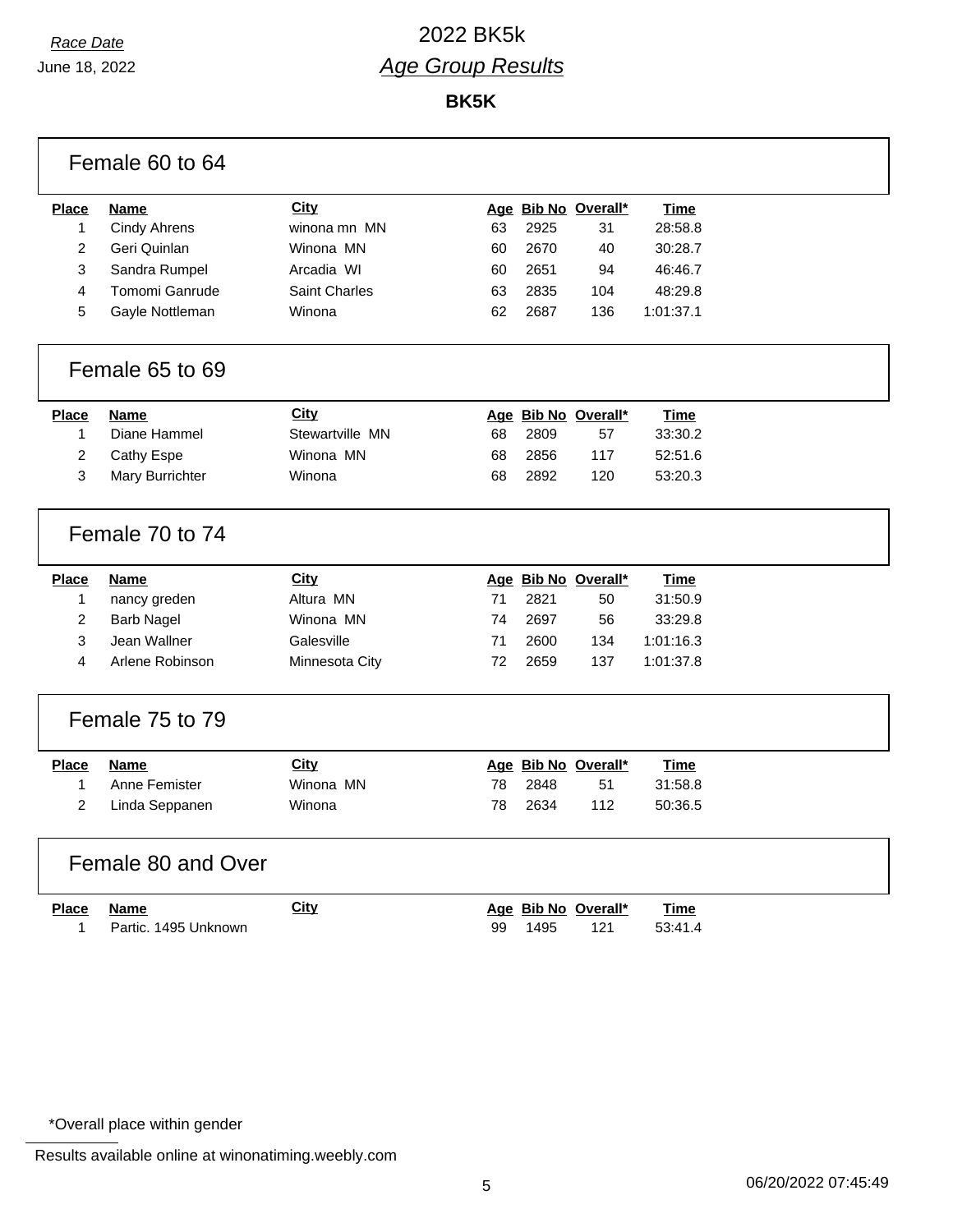**BK5K**

| <b>Place</b>   | <b>Name</b>            | City                |    |      | Age Bib No Overall* | <b>Time</b> |
|----------------|------------------------|---------------------|----|------|---------------------|-------------|
| 1              | Erik Semling           | Fountain City WI    | 12 | 2638 | 3                   | 17:59.8     |
| 2              | Unknown Partic. 1564   |                     |    | 1564 | 17                  | 21:51.5     |
| 3              | Jonah Alexander        | Minnesota City      | 10 | 2922 | 24                  | 23:18.1     |
| 4              | Ryder Hill             |                     | 9  | 2786 | 32                  | 25:08.4     |
| 5              | Logan Krings           | Winona              | 9  | 2747 | 75                  | 31:16.5     |
| 6              | Kierlin Duncan         | West Lake Hills     | 12 | 2864 | 76                  | 31:23.9     |
| $\overline{7}$ | Erik Postma            | <b>Zumbro Falls</b> | 11 | 2673 | 77                  | 31:33.5     |
| 8              | McCoy Krings           | Winona              | 8  | 2746 | 89                  | 37:34.6     |
| 9              | Kaleb Garas            | <b>Byron</b>        | 7  | 2833 | 91                  | 39:45.3     |
| 10             | <b>Carter Crabtree</b> | Winona              | 12 | 2882 | 95                  | 44:45.5     |
| 11             | Colin Gibbs            | Winona MN           | 8  | 2827 | 96                  | 45:34.2     |
| 12             | Aiden Krings           | Winona              | 7  | 2750 | 98                  | 48:42.3     |
| 13             | Owen Crowson           | Saint Charles       | 9  | 2877 | 99                  | 48:42.6     |
|                | Male 13 to 14          |                     |    |      |                     |             |
| <b>Place</b>   | <b>Name</b>            | City                |    |      | Age Bib No Overall* | <b>Time</b> |
| 1              | Ryan Littlefield       | Saint Charles MN    | 13 | 2736 | 5                   | 18:11.7     |
| 2              | Ivan Daood             | Saint Charles       | 13 | 1575 | 6                   | 18:36.4     |
| 3              | <b>Kedrick Boucek</b>  | Winona MN           | 13 | 2901 | 12                  | 20:25.2     |
| 4              | Carter Gunnarson       | Saint Charles       | 14 | 2814 | 14                  | 20:53.6     |
| 5              | Partic. 2813 Unknown   |                     | 13 | 2813 | 28                  | 24:28.7     |
| 6              | Luke Leidig            | Rochester           | 13 | 2739 | 62                  | 28:25.7     |
| 7              | Partic. 1567 Unknown   |                     | 14 | 1567 | 107                 | 52:15.5     |
| 8              | Oliver Harnisch        | LA CROSSE WI        | 14 | 2803 | 112                 | 55:08.3     |
|                | Male 15 to 16          |                     |    |      |                     |             |
| <b>Place</b>   | <b>Name</b>            | <b>City</b>         |    |      | Age Bib No Overall* | <b>Time</b> |
| 1              | <b>Brady Benedict</b>  | Winona MN           | 15 | 2905 | 8                   | 19:19.3     |
| 2              | Reagan Longsine        | Oshkosh             | 15 | 2732 | 90                  | 38:12.8     |
| 3              | Jackson Harvey         | Minnesota City      | 16 | 2801 | 101                 | 49:23.3     |
|                | Male 17 to 18          |                     |    |      |                     |             |
|                | <b>Name</b>            | City                |    |      | Age Bib No Overall* | <b>Time</b> |
| <b>Place</b>   | Michael Onstad         |                     | 17 | 2685 | 4                   | 17:59.9     |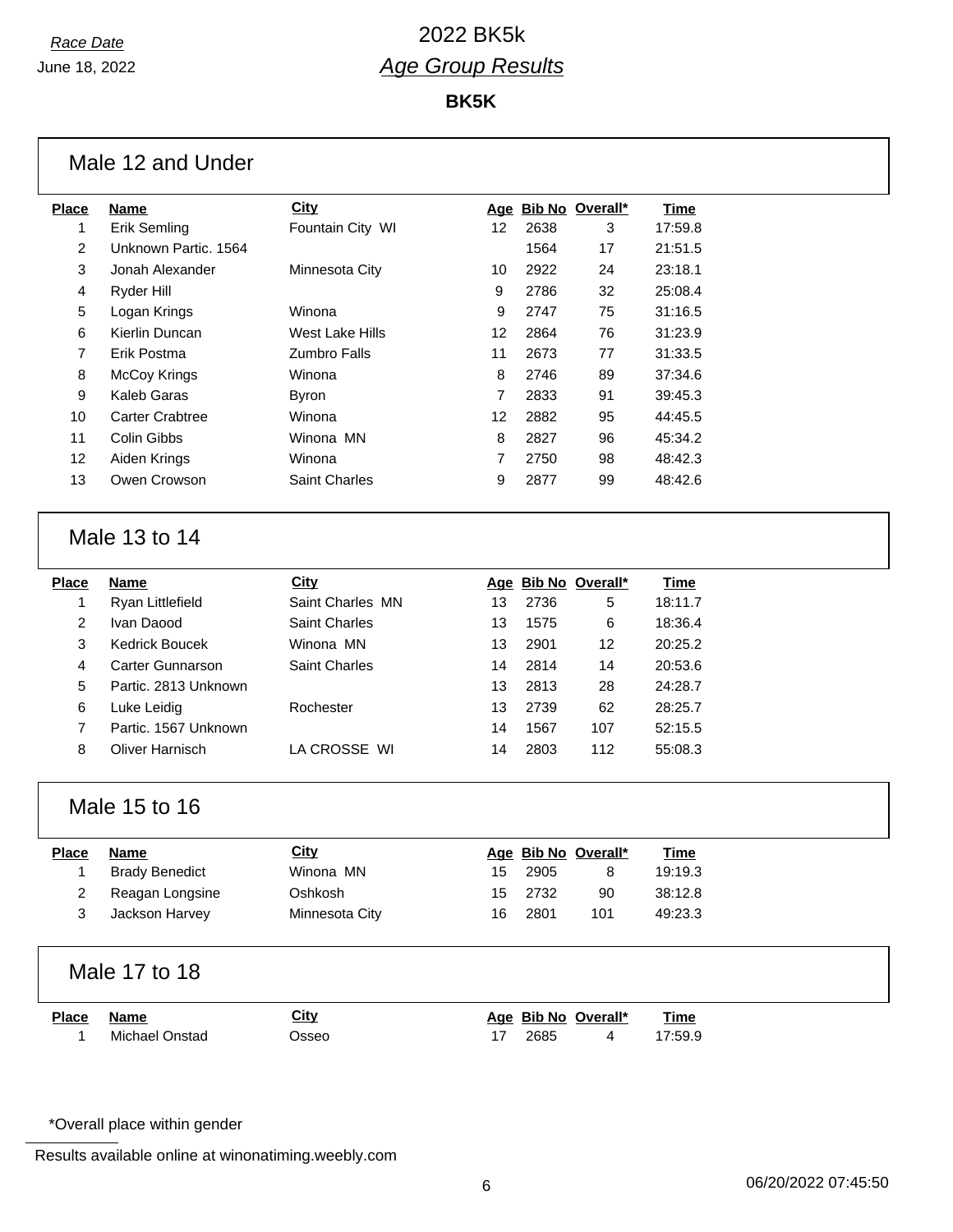**BK5K**

Male 19 to 29

| <b>Place</b>   | <b>Name</b>                 | City        |    |      | Age Bib No Overall* | <b>Time</b> |
|----------------|-----------------------------|-------------|----|------|---------------------|-------------|
| 1              | Isaiah Warning              | Winona      | 25 | 2595 | 1                   | 15:29.2     |
| $\overline{2}$ | Zylan Magiera-Kmiecik       | Elkhorn WI  | 22 | 2717 | $\overline{7}$      | 19:08.6     |
| 3              | Michael Huntington          | New Orleans | 21 | 2780 | 10                  | 19:45.9     |
| 4              | Wolfgang Lynn               | New Orleans | 28 | 2720 | 16                  | 21:37.7     |
| 5              | Nick Leidig                 | Winona      | 20 | 2738 | 23                  | 22:58.9     |
| 6              | Ryan Ruberg                 | Winona      | 26 | 2655 | 25                  | 23:25.5     |
| $\overline{7}$ | Payton Scott                | New Orleans | 25 | 2643 | 31                  | 24:42.5     |
| 8              | Grant <sub>2</sub> Gallatin | Mankato     | 20 | 2838 | 34                  | 25:23.7     |
| 9              | Aaron Brost                 | Winona      | 27 | 2897 | 35                  | 25:24.5     |
| 10             | <b>Tristan McNay</b>        | New Orleans | 25 | 2709 | 36                  | 25:32.2     |
| 11             | <b>Riley Reed</b>           | Winona WI   | 24 | 2664 | 38                  | 25:38.2     |
| 12             | Noah Rumpel                 | Arcadia     | 24 | 2652 | 42                  | 26:03.2     |
| 13             | Arturo Lopez                | New Orleans | 24 | 2729 | 43                  | 26:06.2     |
| 14             | Van Gallatin                | Mankato     | 22 | 2837 | 44                  | 26:11.2     |
| 15             | Anthony Kim                 | New Orleans | 28 | 2767 | 45                  | 26:12.3     |
| 16             | Dorjee Dhondup              | Winona MN   | 28 | 2870 | 51                  | 26:45.7     |
| 17             | <b>Mitchell Edwards</b>     | Winona      | 22 | 2858 | 60                  | 27:44.6     |
| 18             | Andrew Hoffman              | Goodview MN | 28 | 2784 | 67                  | 29:37.6     |
| 19             | <b>Thomas Glass</b>         | New Orleans | 23 | 2825 | 73                  | 30:22.1     |
| 20             | <b>Colton Murray</b>        | Winona      | 26 | 2699 | 80                  | 31:55.5     |
| 21             | <b>Tyler Kramer</b>         | Onalaska    | 28 | 2756 | 88                  | 36:04.2     |
| 22             | Angel Aguinaga              | New Orleans | 22 | 2926 | 102                 | 50:18.9     |
| 23             | Kiefer Neumann              | Winona MN   | 29 | 2691 | 105                 | 52:02.5     |
| 24             | Jacob Gunn                  | Winona      | 23 | 2815 | 113                 | 55:18.3     |
| 25             | <b>Micahel Cassidy</b>      | New Orleans | 22 | 2887 | 114                 | 55:22.5     |
| 26             | Dominic Glodowski           | Arcadia     | 24 | 2824 | 116                 | 57:22.8     |

# Male 30 to 34

| Place          | <b>Name</b>         | <b>City</b>    |    |      | Age Bib No Overall* | Time    |
|----------------|---------------------|----------------|----|------|---------------------|---------|
| 1              | <b>ZED FUSILLO</b>  | Winona         | 32 | 2840 | 18                  | 22:05.7 |
| $\overline{2}$ | Andy Brey           | Goodview MN    | 32 | 2898 | 22                  | 22:37.3 |
| 3              | Sean Naughton       | Onalaska       | 32 | 2694 | 39                  | 25:47.1 |
| 4              | <b>Justin Ewert</b> | Winona         | 31 | 2852 | 41                  | 25:53.4 |
| 5              | Vincent Anani       | Rochester      | 30 | 2920 | 47                  | 26:15.5 |
| 6              | Kyle Rasmussen      | Oak creek WI   | 30 | 2666 | 63                  | 28:30.5 |
| 7              | Lynwood Meyer       | Winona         | 31 | 2705 | 69                  | 29:55.2 |
| 8              | Elizabeth Nofsinger | Rollingstone   | 32 | 2689 | 70                  | 30:03.5 |
| 9              | Tom Sula            | Lewiston MN    | 33 | 2619 | 74                  | 30:24.8 |
| 10             | Daniel Botz         | Winona MN      | 32 | 2902 | 78                  | 31:36.3 |
| 11             | <b>Tyler Kulig</b>  | Trempealeau WI | 32 | 2745 | 83                  | 34:04.5 |

\*Overall place within gender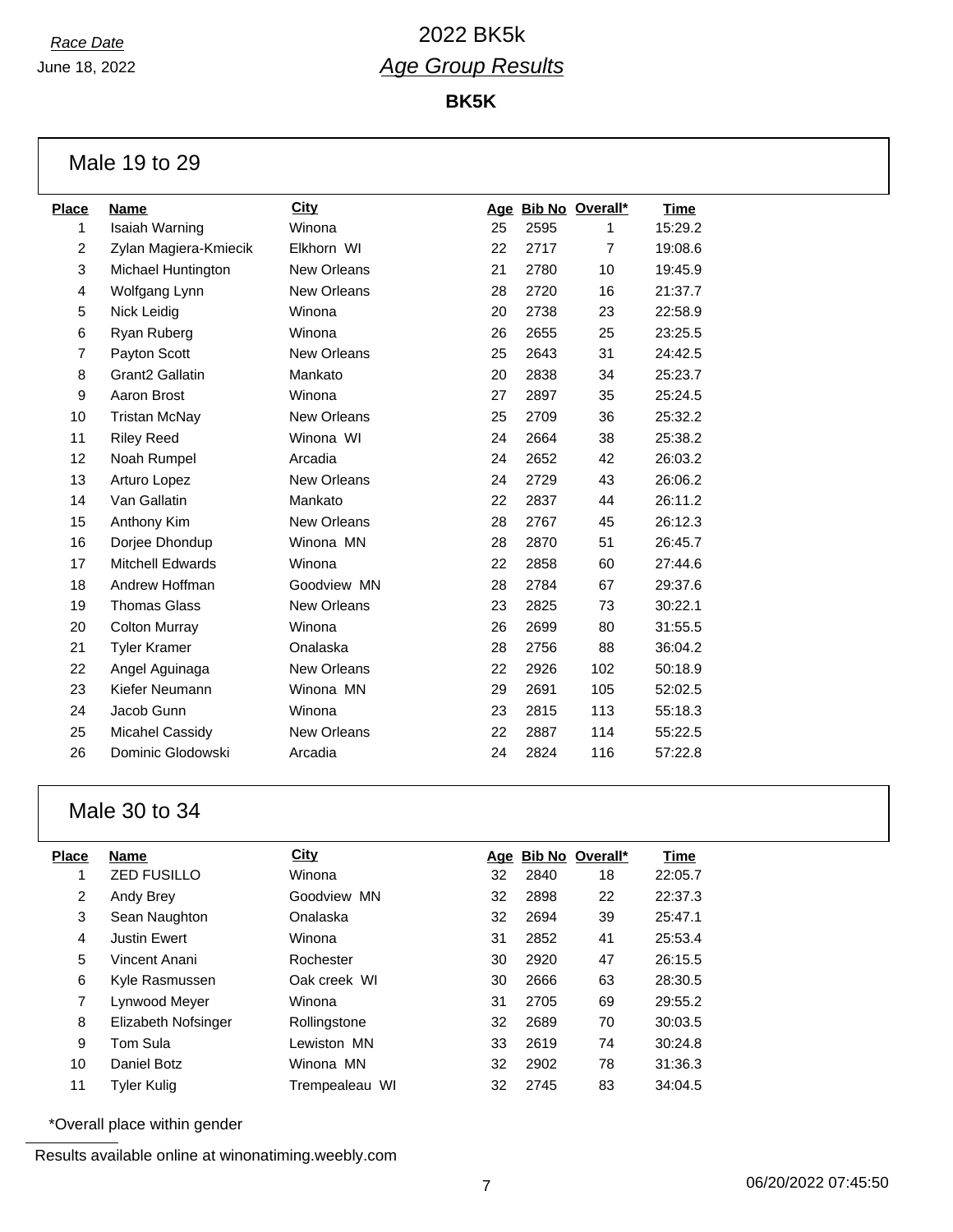## *Race Date* 2022 BK5k *Age Group Results*

**BK5K**

| <b>Place</b><br>12<br>13 | <b>Name</b>            |                   |    |      |                     |             |  |
|--------------------------|------------------------|-------------------|----|------|---------------------|-------------|--|
|                          |                        | <b>City</b>       |    |      | Age Bib No Overall* | <b>Time</b> |  |
|                          | <b>ALLEN RIEDEMANN</b> | Winona            | 32 | 2663 | 104                 | 50:43.8     |  |
|                          | <b>Justin Kewatt</b>   | Winona MN         | 34 | 2769 | 106                 | 52:02.7     |  |
|                          | Male 35 to 39          |                   |    |      |                     |             |  |
| <b>Place</b>             | <b>Name</b>            | <b>City</b>       |    |      | Age Bib No Overall* | <b>Time</b> |  |
| 1                        | Graeme Cumiskey        | Worthington       | 37 | 2874 | 15                  | 21:28.2     |  |
| 2                        | <b>Brent Hill</b>      | Winona MN         | 36 | 2787 | 21                  | 22:32.6     |  |
| 3                        | Jim Kesser             | Holmen WI         | 38 | 2771 | 27                  | 24:24.2     |  |
| 4                        | <b>Brian Neuberger</b> | Winona            | 35 | 2692 | 40                  | 25:50.4     |  |
| 5                        | Keegan Boucek          | Winona MN         | 38 | 2900 | 46                  | 26:13.1     |  |
| 6                        | Daniel Clobes          | Winona            | 37 | 2883 | 55                  | 27:04.7     |  |
| $\overline{7}$           | Kevin Klinski          | Winona MN         | 36 | 2763 | 56                  | 27:19.8     |  |
| 8                        | Matt Ranzenberger      | La Crescent       | 38 | 2667 | 59                  | 27:34.4     |  |
| 9                        | <b>Brian Mierau</b>    | Winona            | 37 | 2704 | 68                  | 29:45.8     |  |
| 10                       | Andrew Teska           | Winona            | 39 | 2613 | 71                  | 30:18.9     |  |
| 11                       | Benjamin Cerney        | La Crosse         | 38 | 2886 | 72                  | 30:20.2     |  |
| 12                       | <b>Justin Hauser</b>   | New Orleans       | 38 | 2798 | 79                  | 31:38.3     |  |
| 13                       | Jesse Swing            | <b>GALESVILLE</b> | 39 | 2615 | 84                  | 34:10.8     |  |
| 14                       | Ryan Eden              | Winona            | 38 | 2859 | 85                  | 34:33.9     |  |
| 15                       | Adam Krings            | Winona            | 39 | 2751 | 100                 | 48:43.2     |  |
|                          | Male 40 to 44          |                   |    |      |                     |             |  |
| <b>Place</b>             | <b>Name</b>            | <b>City</b>       |    |      | Age Bib No Overall* | <b>Time</b> |  |
| 1                        | <b>Brian Bergstrom</b> | Winona            | 42 | 2904 | 11                  | 20:05.5     |  |
| 2                        | Jay Rasmussen          | Winona            | 43 | 1576 | 26                  | 23:51.2     |  |
| 3                        | Kiran Punjabi          | Winona MN         | 40 | 2672 | 29                  | 24:29.1     |  |
| 4                        | Anthony Wurst          | Winona MN         | 40 | 1492 | 30                  | 24:34.7     |  |
| 5                        | Jared Longsine         | Oshkosh           | 43 | 2733 | 48                  | 26:31.2     |  |
| 6                        | Ganash Shenoy          | Winona            | 40 | 1565 | 50                  | 26:43.8     |  |
| 7                        | Jeff Kreofsky          | Winona            | 44 | 2753 | 57                  | 27:19.9     |  |
| 8                        | Kenneth Garas          | <b>Byron</b>      | 40 | 2832 | 93                  | 41:14.9     |  |
| 9                        | Daniel Gerson          | Winona            | 40 | 2828 | 103                 | 50:25.6     |  |
| 10                       | Jeremy Harnisch        | La Crosse WI      | 43 | 2804 | 111                 | 55:05.9     |  |
|                          | Male 45 to 49          |                   |    |      |                     |             |  |
| <b>Place</b>             | <b>Name</b>            | <b>City</b>       |    |      | Age Bib No Overall* | <b>Time</b> |  |

\*Overall place within gender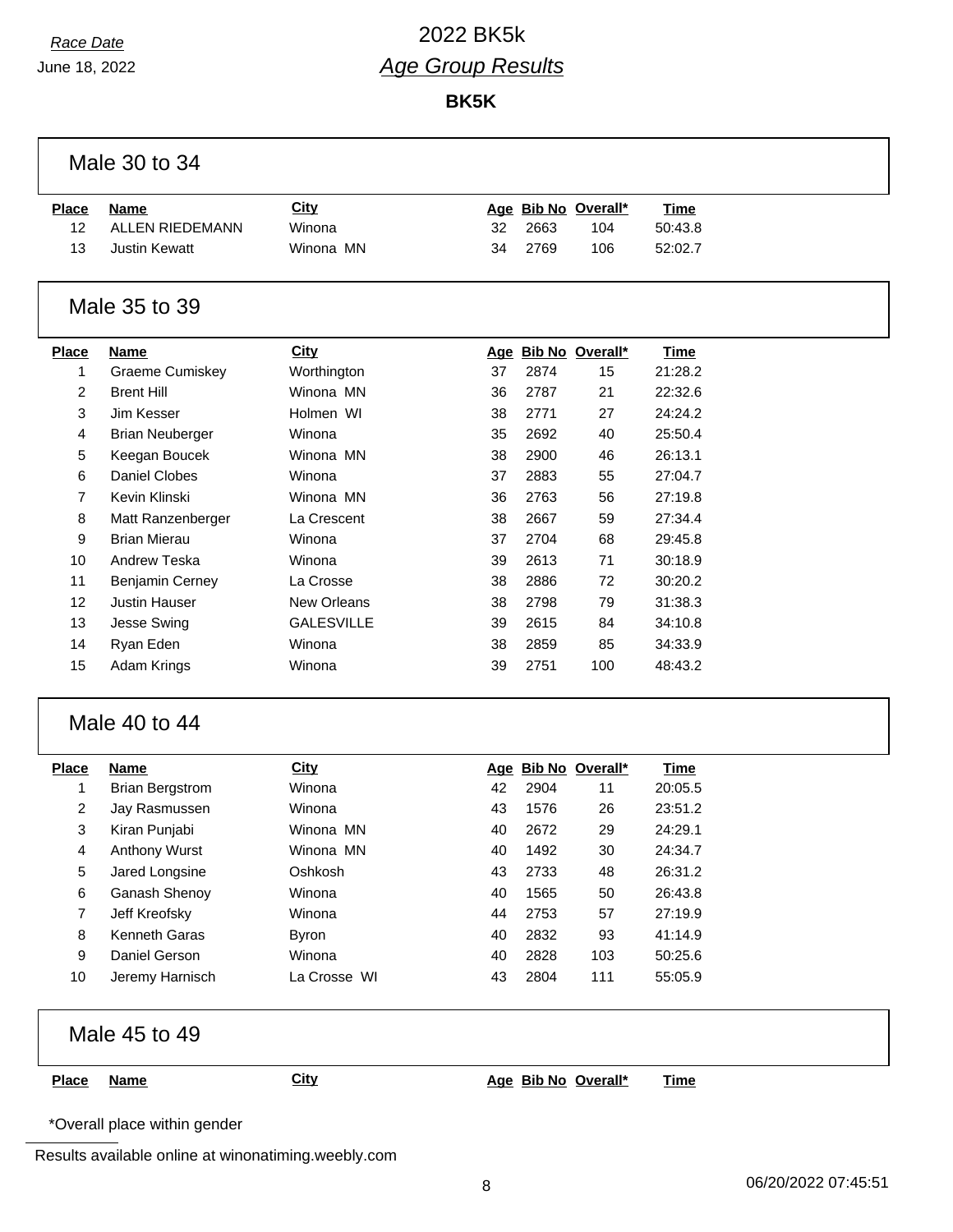**BK5K**

|              | Male 45 to 49                |                 |    |      |                     |             |  |
|--------------|------------------------------|-----------------|----|------|---------------------|-------------|--|
| <b>Place</b> | <b>Name</b>                  | <b>City</b>     |    |      | Age Bib No Overall* | <b>Time</b> |  |
| 1            | <b>Brian Semling</b>         | Fountain City   | 45 | 2639 | 2                   | 17:27.9     |  |
| 2            | <b>Brent Duncan</b>          | West Lake Hills | 46 | 2865 | 9                   | 19:42.4     |  |
| 3            | Lucas Stangl                 | Winona MN       | 45 | 2623 | 13                  | 20:28.1     |  |
| 4            | Jim Driscoll                 | Winona          | 49 | 2867 | 19                  | 22:11.8     |  |
| 5            | Peter Fritch-Gallatin        | Mankato         | 49 | 2841 | 33                  | 25:22.7     |  |
| 6            | John Ngugi                   | Goodview MN     | 45 | 2690 | 37                  | 25:36.7     |  |
| 7            | <b>Chad Dilks</b>            | Winona          | 49 | 1566 | 49                  | 26:35.1     |  |
| 8            | Jason McClellen              | Lewiston MN     | 47 | 2713 | 58                  | 27:29.9     |  |
| 9            | Jonathan Shore               | Galesville      | 47 | 2628 | 66                  | 28:57.8     |  |
| 10           | Lance Thill                  | Goodview MN     | 47 | 2610 | 86                  | 34:34.7     |  |
| 11           | Russ Buege                   | Lewiston        | 47 | 2893 | 94                  | 42:08.8     |  |
| 12           | Joe Alexander                | Minnesota City  | 46 | 2923 | 115                 | 57:15.5     |  |
|              |                              |                 |    |      |                     |             |  |
|              | Male 50 to 54                |                 |    |      |                     |             |  |
| <b>Place</b> | <b>Name</b>                  | <b>City</b>     |    |      | Age Bib No Overall* | <b>Time</b> |  |
| 1            | Jeff Daood                   | Saint Charles   | 50 | 2873 | 65                  | 28:54.5     |  |
| 2            | Jeff Hicks                   | Winona MN       | 50 | 2789 | 87                  | 35:38.3     |  |
|              |                              |                 |    |      |                     |             |  |
|              | Male 55 to 59                |                 |    |      |                     |             |  |
| <b>Place</b> | <b>Name</b>                  | <b>City</b>     |    |      | Age Bib No Overall* | <b>Time</b> |  |
| 1            | Mark Polodna                 | Winona MN       | 59 | 2677 | 20                  | 22:31.2     |  |
| 2            | Phil Klemp                   | Winona MN       | 55 | 2765 | 52                  | 26:46.9     |  |
| 3            | Kevin Meyer                  | Lewiston MN     | 57 | 2706 | 53                  | 26:47.8     |  |
| 4            | James Wisecup                | Winona MN       | 55 | 1589 | 61                  | 28:07.5     |  |
| 5            | Mark Johnson                 | Winona MN       | 58 | 2777 | 64                  | 28:41.2     |  |
| 6            | Dan Florness                 | Winona MN       | 57 | 2846 | 118                 | 1:01:50.2   |  |
|              |                              |                 |    |      |                     |             |  |
|              | Male 60 to 64                |                 |    |      |                     |             |  |
| <b>Place</b> | <b>Name</b>                  | City            |    |      | Age Bib No Overall* | <b>Time</b> |  |
| $\mathbf{1}$ | <b>Bob Quinlan</b>           | Winona          | 61 | 2671 | 54                  | 26:54.2     |  |
| 2            | Michael Rumpel               | Arcadia WI      | 64 | 2653 | 92                  | 40:54.3     |  |
|              |                              |                 |    |      |                     |             |  |
|              | Male 65 to 69                |                 |    |      |                     |             |  |
| <b>Place</b> | <b>Name</b>                  | <b>City</b>     |    |      | Age Bib No Overall* | <b>Time</b> |  |
|              |                              |                 |    |      |                     |             |  |
|              | *Overall place within gender |                 |    |      |                     |             |  |